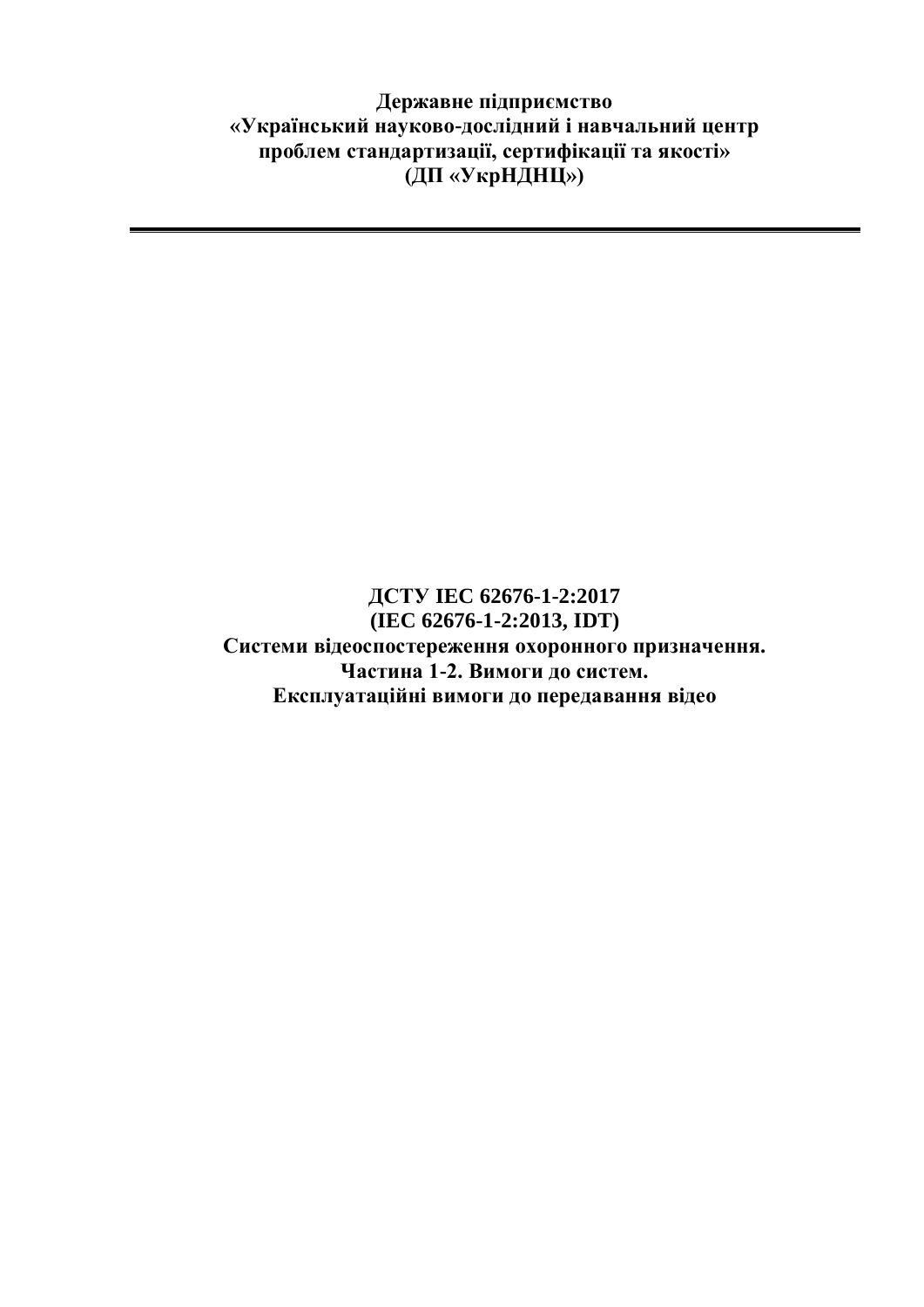IEC 62676-1-2:2013 Video surveillance systems for use in security applications — Part 1-2: System requirements — Performance requirements for video transmission

Прийнято як національний стандарт методом підтвердження за позначенням ДСТУ IEC 62676-1-2:2017 Системи відеоспостереження охоронного призначення. Частина 1-2. Вимоги до систем. Експлуатаційні вимоги до передавання відео.

Наказ від 13.12.2017 № 413

Чинний від 15 грудня 2017 року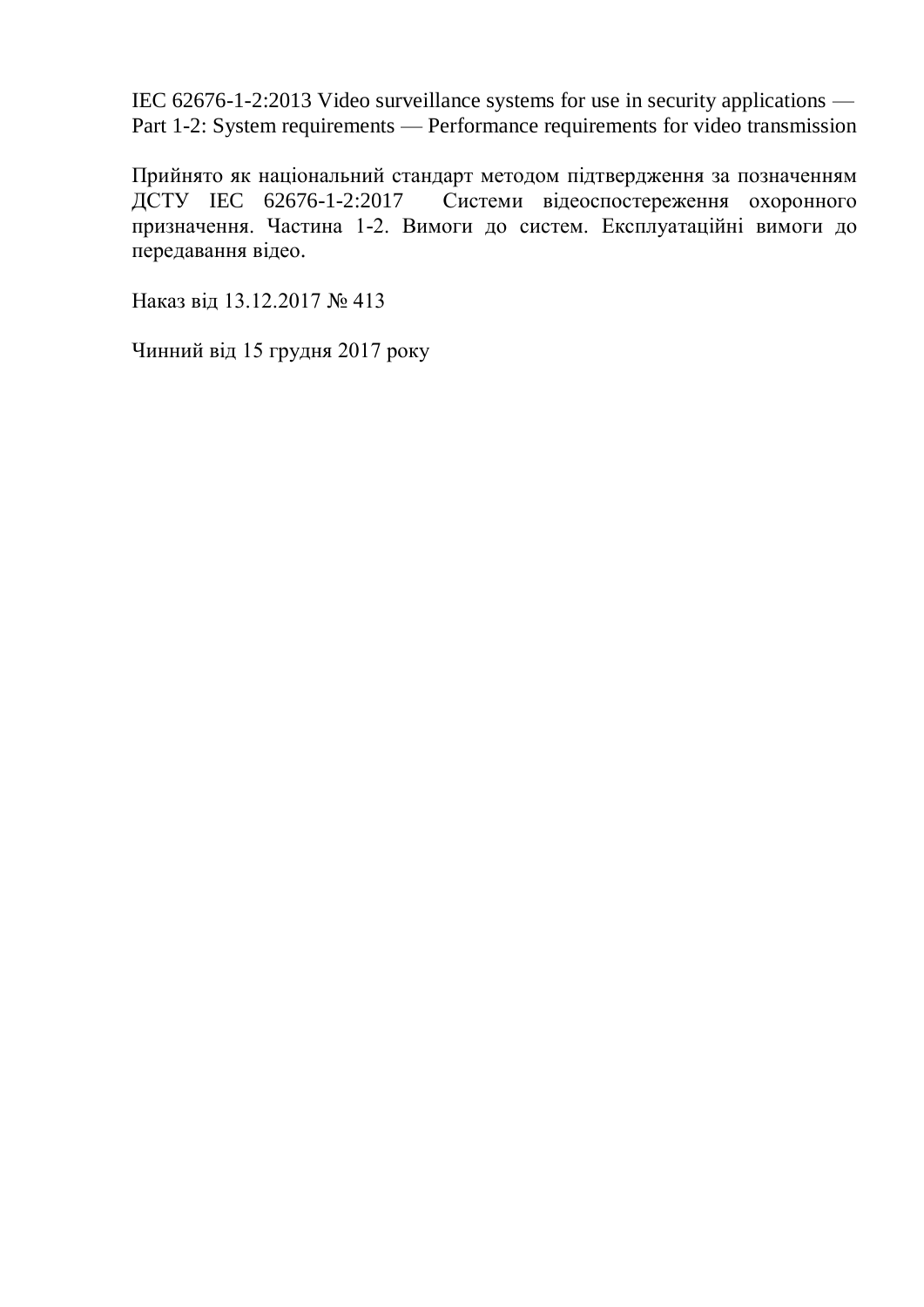## **CONTENTS**

FOREWORD

## INTRODUCTION

1 Scope

- 2 Normative references
- 3 Terms, definitions and abbreviations
- 3.1 Terms and definitions
- 3.2 Abbreviations
- 4 Performance requirements
- 4.1 General
- 4.2 Network time services
- 4.2.1 General
- 4.2.2 Real-time clock
- 4.2.3 Accurate time services for the transport stream
- 4.3 Video transmission timing requirements
- 4.3.1 General
- 4.3.2 Connection time
- 4.3.3 Connection capabilities
- 4.4 Performance requirements on streaming video
- 4.4.1 Introduction latency, jitter, throughput
- 4.4.2 Requirements on network jitter
- 4.4.3 Packet loss
- 4.4.4 Level of performance
- 4.4.5 Packet jitter
- 4.4.6 Monitoring of interconnections
- 5 IP video transmission network design requirements
- 5.1 General
- 5.2 Overview
- 5.3 Digital network planning
- 5.3.1 General
- 5.3.2 Critical requirements for IP video streaming performance
- 5.3.3 Availability
- 5.4 Additional architecture principles
- 5.5 Network design
- 5.5.1 Small unicast network
- 5.5.2 Small multicast video network
- 5.5.3 Hierarchical VSS network
- 5.5.4 Effective video IP network capacity planning
- 5.5.5 Wireless interconnections
- 5.6 Replacement and redundancy
- 5.6.1 Redundant network design
- 5.6.2 Availability
- 5.7 Centralized and decentralized network recording and video content analytics
- 6 General IP requirements
- 6.1 General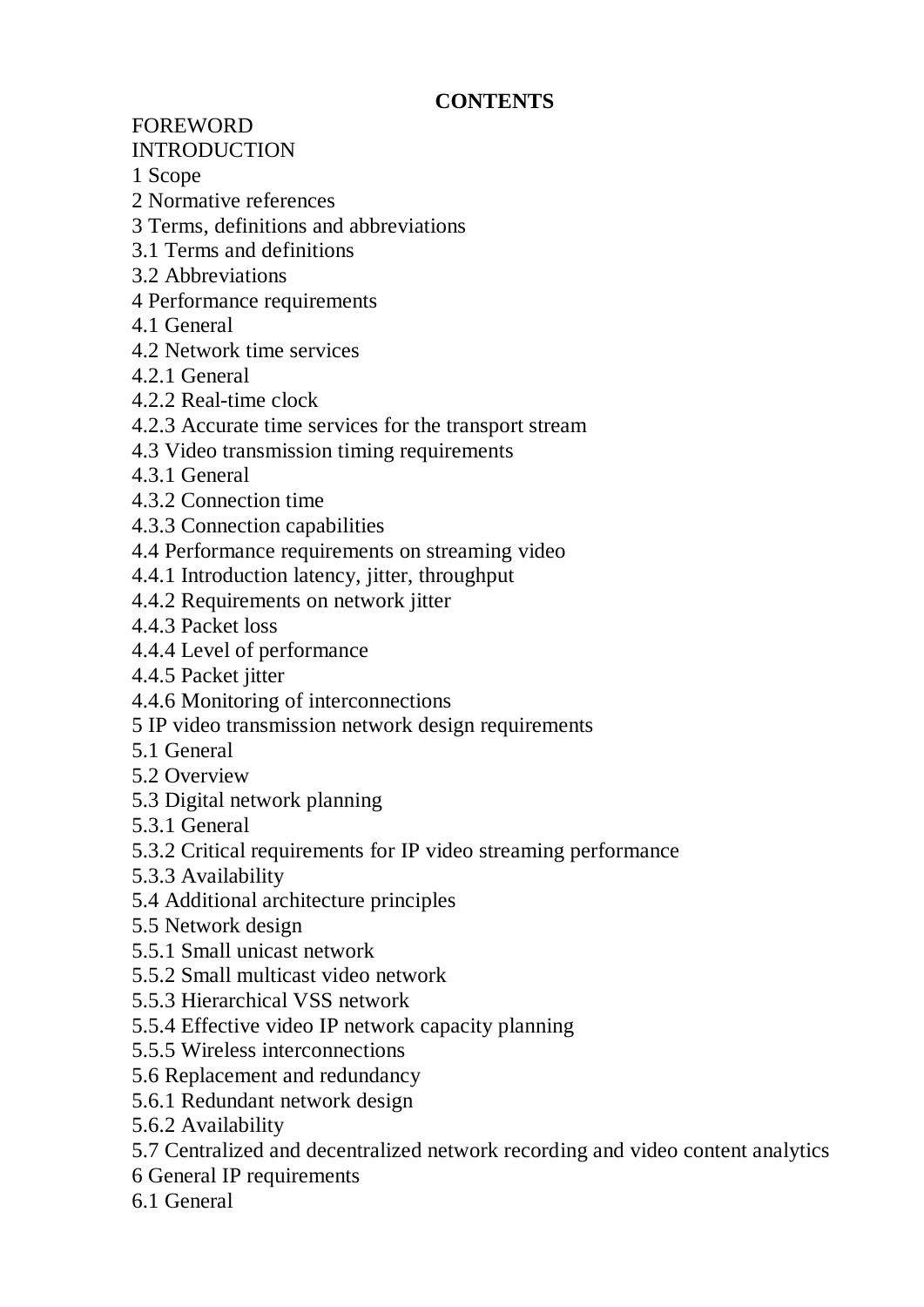6.2 IP – ISO Layer 3

- 6.3 Addressing
- 6.4 Internet control message protocol (ICMP)
- 6.4.1 General
- 6.4.2 Diagnostic requirements
- 6.5 Diagnostics
- 6.6 IP multicast
- 6.6.1 General
- 6.6.2 Internet group multicast protocol (IGMP) requirements
- 7 Video streaming requirements
- 7.1 General
- 7.2 Transport protocol
- 7.2.1 General
- 7.2.2 JPEG over RTP
- 7.2.3 JPEG over HTTP
- 7.3 Documentation and specification
- 7.3.1 General
- 7.3.2 Non-compliant, proprietary and vendor specific payload formats
- 7.3.3 Receiving unsupported RTP payload formats
- 7.4 Streaming of metadata
- 7.4.1 General
- 7.4.2 XML documents as payload
- 7.4.3 Genera
- 8 Video stream control requirements
- 8.1 General
- 8.2 Usage of RTSP in video transmission devices
- 8.2.1 General
- 8.2.2 The use of RTSP with multicast
- 8.3 RTSP standards track requirements
- 8.3.1 General
- 8.3.2 High level IP video streaming and control interfaces
- 8.3.3 Minimal RTSP method and header implementation
- 8.3.4 RTSP authentication
- 9 Device discovery and description requirements
- 10 Eventing requirements
- 11 Network device management requirements
- 11.1 General
- 11.2 IP video MIB example
- 11.3 The SNMP agent and manager for video transmission devices
- 11.4 Performance requirements on the SNMP agent
- 11.5 VSS SNMP trap requirements for event management
- 12 Network security requirements
- 12.1 General
- 12.2 Transport level security requirements for SG4 transmission Bibliography